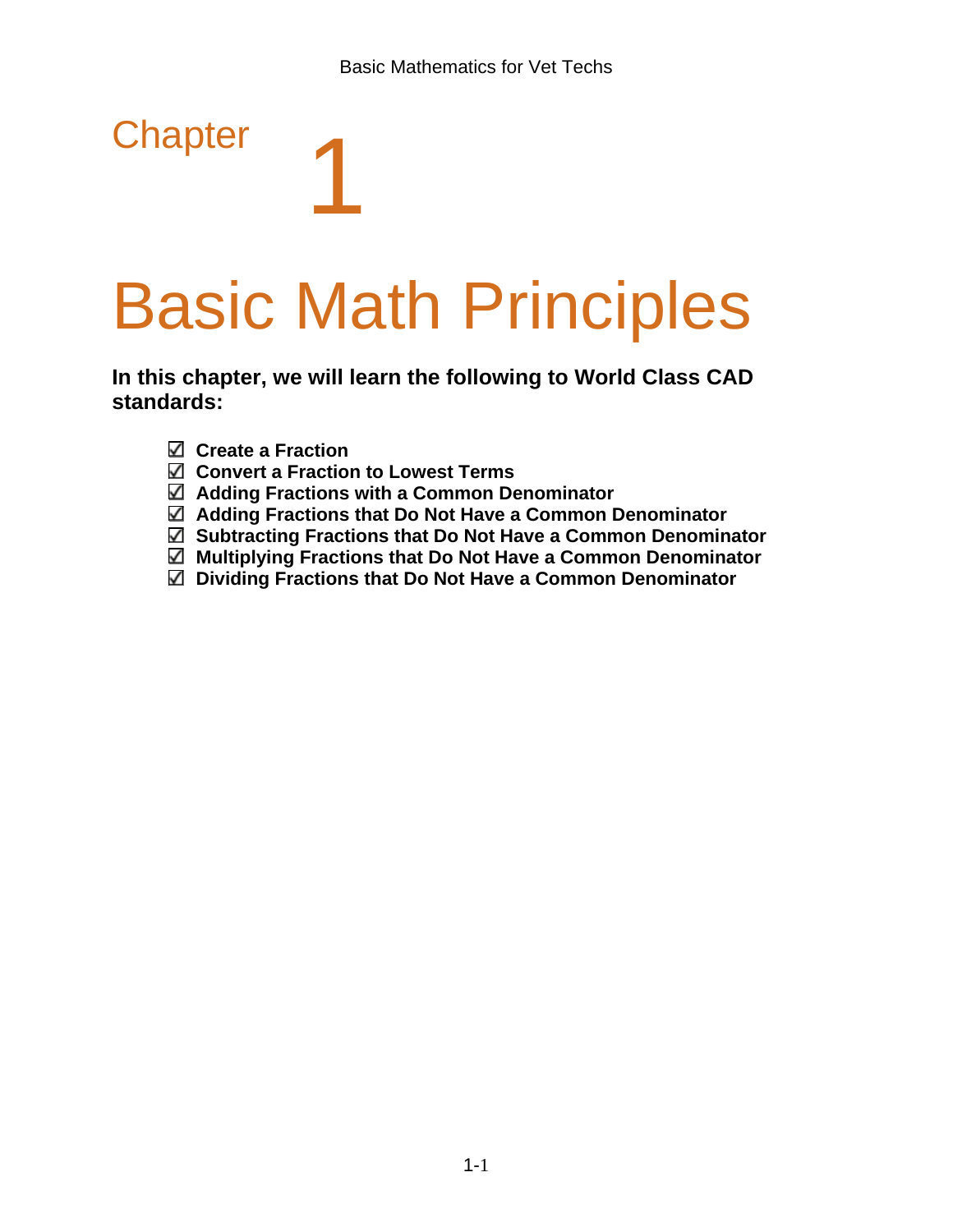# Fractions

We have two choices to make when we have to describe a number that is not whole, such as 1, 2, 3 or 4. One choice is to produce a decimal and the other is to create a fraction. In this chapter, we will learn about fractions, which are a two number expression that have a whole number representing what we observe divided by a whole number representing the number of divisions we see that make up one unit.

We have a block of wood as shown in figure 1.1. If we were asked how many blocks we see, we would respond with:

We say that we see one and the number of units making a whole block is one, so the fraction is:

1

1

1



#### **Figure 1.1 – A Whole Block**

Above, we see a **fraction**, which has a **numerator**, which is the number that we observe above the line and a **denominator** the number below the line.

Now, we will cut the block exactly into two equal pieces as shown in figure 1.2. The number of pieces we observe is:

How many of these sized pieces make up a single unit?

1

 $\mathcal{P}$ 



**Figure 1.2 – Half of a Whole Block**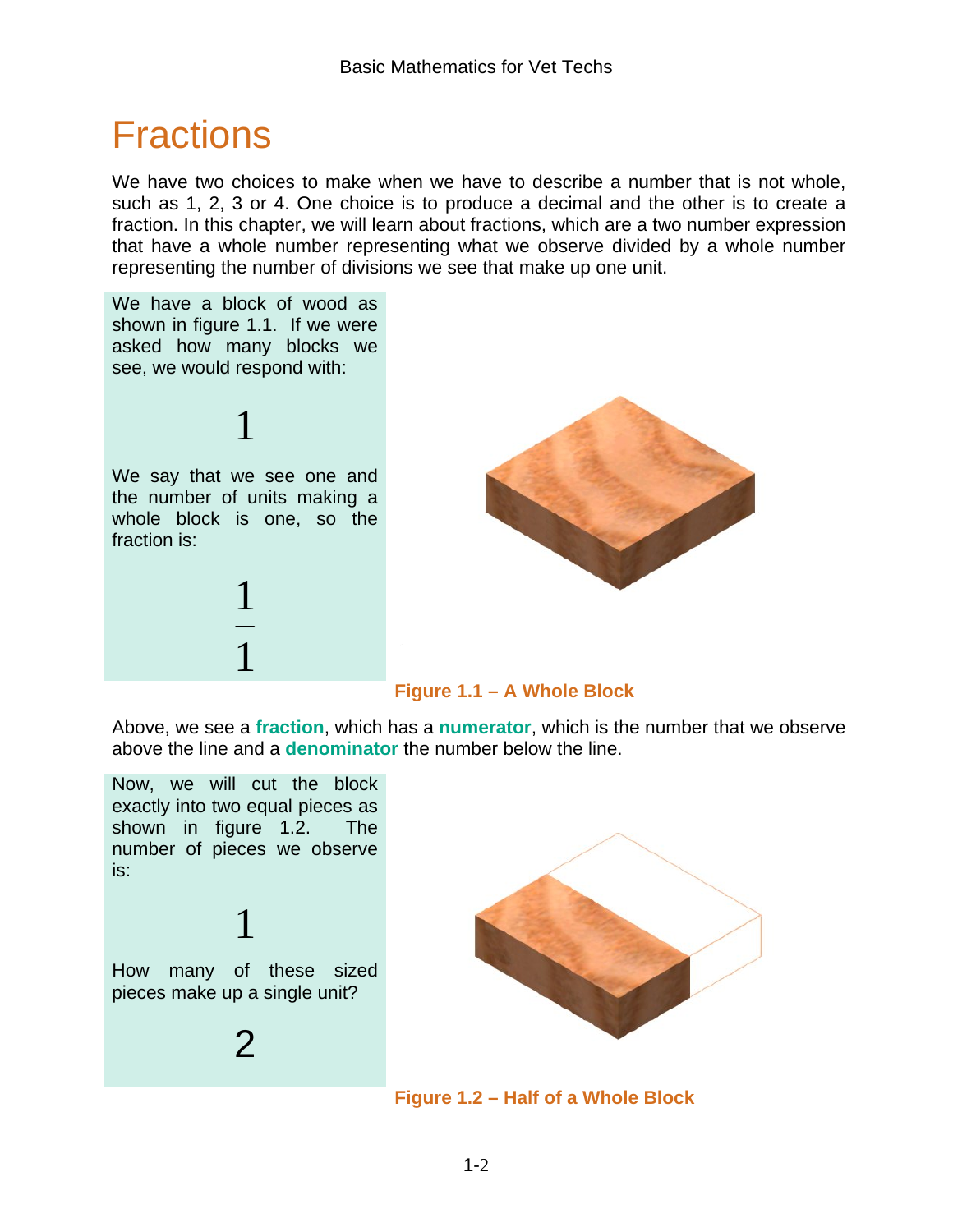We write the number that we observe in the numerator location and the number of pieces that make up a single unit in the denominator place, so the fraction will be:



One of the technicians cut a whole block into the "L" shaped section that we see in figure 1.3. What is the fraction of the whole that we see?

We may not have enough information to form a correct answer, so we will learn a technique to get an answer. First, we will learn about a grid.



#### **Figure 1.3 – A Portion of a Block**

A **grid** is a sequence of lines that allows us to subdivide information to make a quick evaluation of what we are observing.

We scanned the wood block into our Computer Aided Design (CAD) program, and we placed a grid over the entire wood piece using a spacing equal to the width of the thin section of the "L". The grid matches perfectly. We observe ten divisions of wood so the numerator is:

# 10

We would need sixteen small units to fill the four by four grid, so the denominator is:

16



**Figure 1.4 – Placing a Grid on a Block**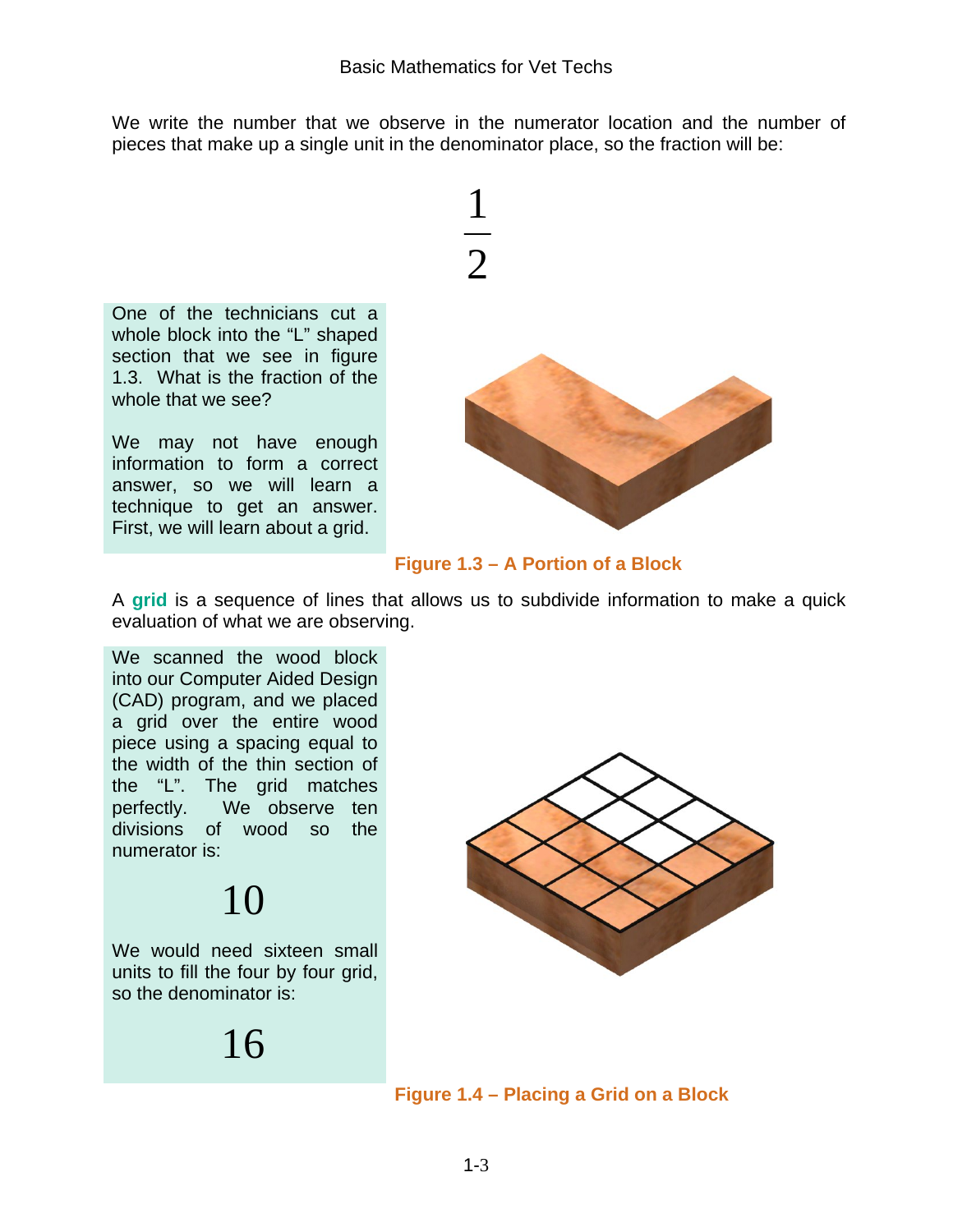We write the number of wood sections that we see in the grid in the numerator location of the fraction and the number of places in the grid that make a single unit in the denominator place, so the fraction will be:



**World Class CAD Challenge 25–1: Create a fraction for each one of these images.** 

| No.                     | <b>Image</b> | <b>Fraction</b> | <b>Lowest Terms</b> |
|-------------------------|--------------|-----------------|---------------------|
| $\overline{\mathbf{1}}$ |              |                 |                     |
| $\overline{\mathbf{2}}$ |              |                 |                     |
| $\overline{\mathbf{3}}$ |              |                 |                     |
| $\overline{\mathbf{4}}$ |              |                 |                     |
| 5                       |              |                 |                     |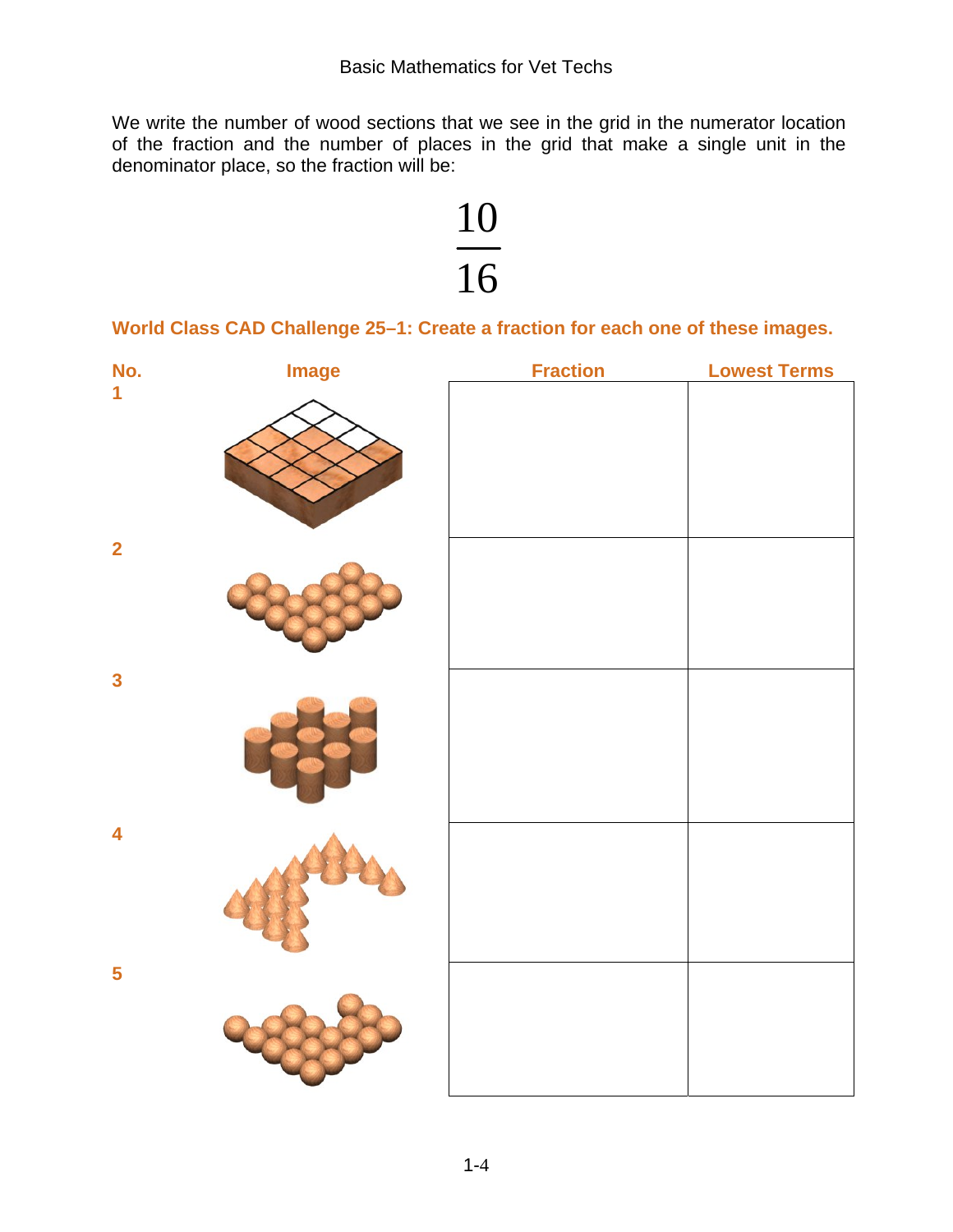## Think about it – Creating a Fraction

Answer the questions to the best of your ability. Use examples and sketches to explain your answers.

| What is a fraction?                                                                    |  |
|----------------------------------------------------------------------------------------|--|
| If you have three<br>quarters, what fraction of<br>a dollar do you have?               |  |
| What is a numerator?                                                                   |  |
| In the fraction 2/3, what<br>is that numerator?                                        |  |
| What is a denominator?                                                                 |  |
| In the fraction 5/8, what<br>is that denominator?                                      |  |
| What is a grid?                                                                        |  |
| Draw a picture of a<br>twelve pack of diet soda<br>and place a grid on the<br>package. |  |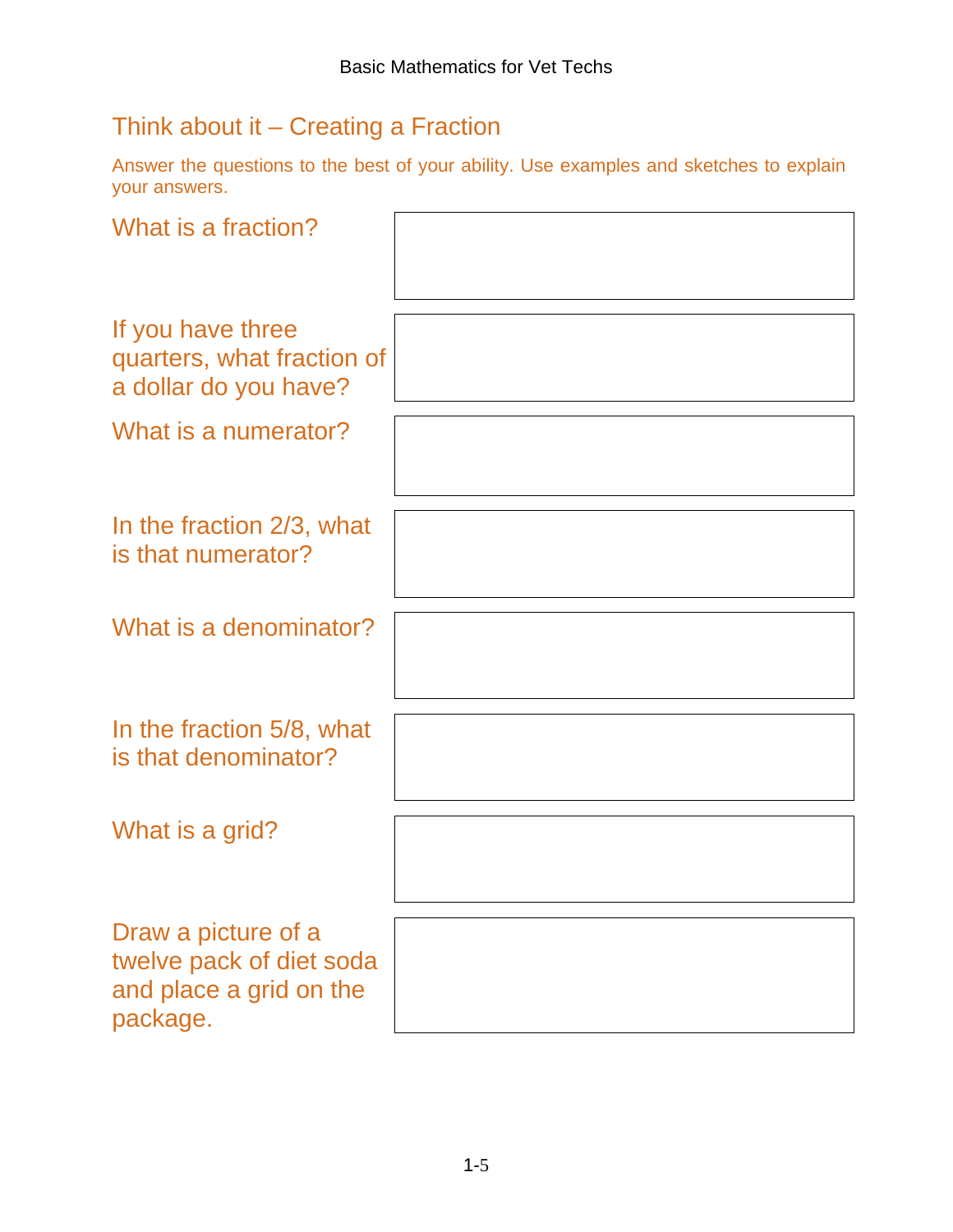# Convert a Fraction to Lowest Terms

In our last example in the previous section of this chapter, we computed an answer of:



We may already know that 10 is not in the lowest terms, but first we have to understand proportions in order to change a fraction to its numeric equivalent.

In figure 1.5, we place the four by four grid over a half block we previously used. The numerator of the fraction is eight and the denominator is sixteen, making our fraction:





**Figure 1.5 – Placing a Grid on a Block**

Does that mean that  $\frac{1}{16}$ 8 equals  $\frac{1}{2}$ 1 ? Yes it does, because  $\frac{1}{16}$ 8 is **proportional** to  $\frac{1}{2}$ 1 . Let us prove the concept mathematically by dividing the larger fraction by the same number on both the top and the bottom to see if we get one half. If we multiply or divide a fraction by the same number on the top and bottom, the number is **proportional**.

$$
\frac{8 \div 2}{16 \div 2} = \frac{4}{8}
$$
 then  $\frac{4 \div 2}{8 \div 2} = \frac{2}{4}$  as well as  $\frac{2 \div 2}{4 \div 2} = \frac{1}{2}$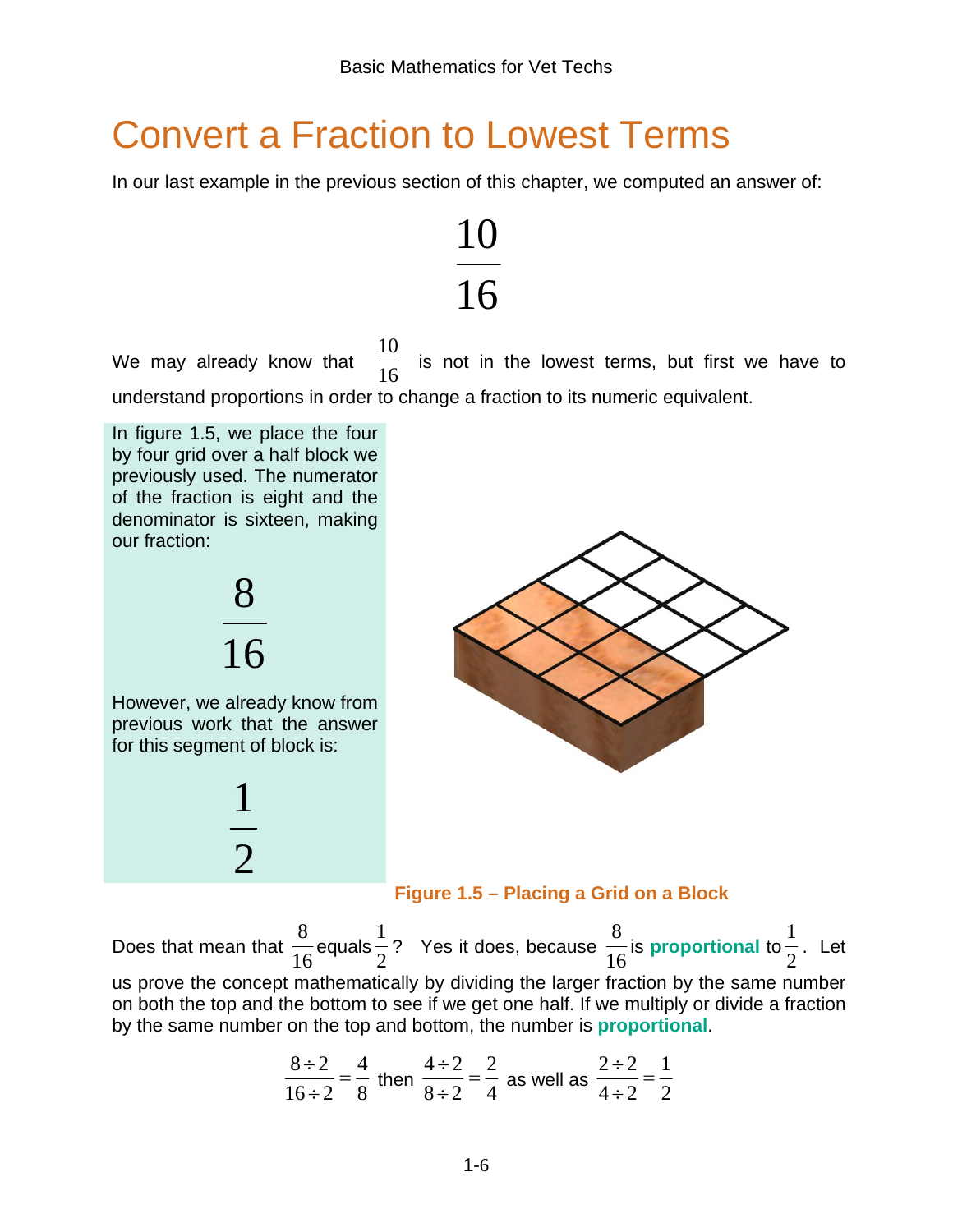

#### **Figure 1.6 – Visually Recognizing Proportions**

By dividing both the numerator and the denominator by two reduces  $\frac{1}{16}$  to  $\frac{1}{8}$  , then to  $\frac{1}{4}$  , and finally  $\frac{1}{4}$  to  $\frac{1}{2}$  . Therefore, we now know that  $\frac{1}{16} = \frac{1}{8} = \frac{1}{4} = \frac{1}{2}$   $\frac{8}{5} = \frac{4}{2} = \frac{2}{4} = \frac{1}{2}$ . We could have easily gone in the other direction, multiplying both the numerator and the denominator by two never completing the task since both parts of the fraction would go to infinity.

To answer the question from the beginning of the section  $\frac{1}{16 \div 2} = \frac{1}{8}$   $\frac{10 \div 2}{16 \div 2}$  = and now the fraction is in the lowest terms.

#### **World Class CAD Challenge 25–2: Convert these fractions to the lowest terms.**

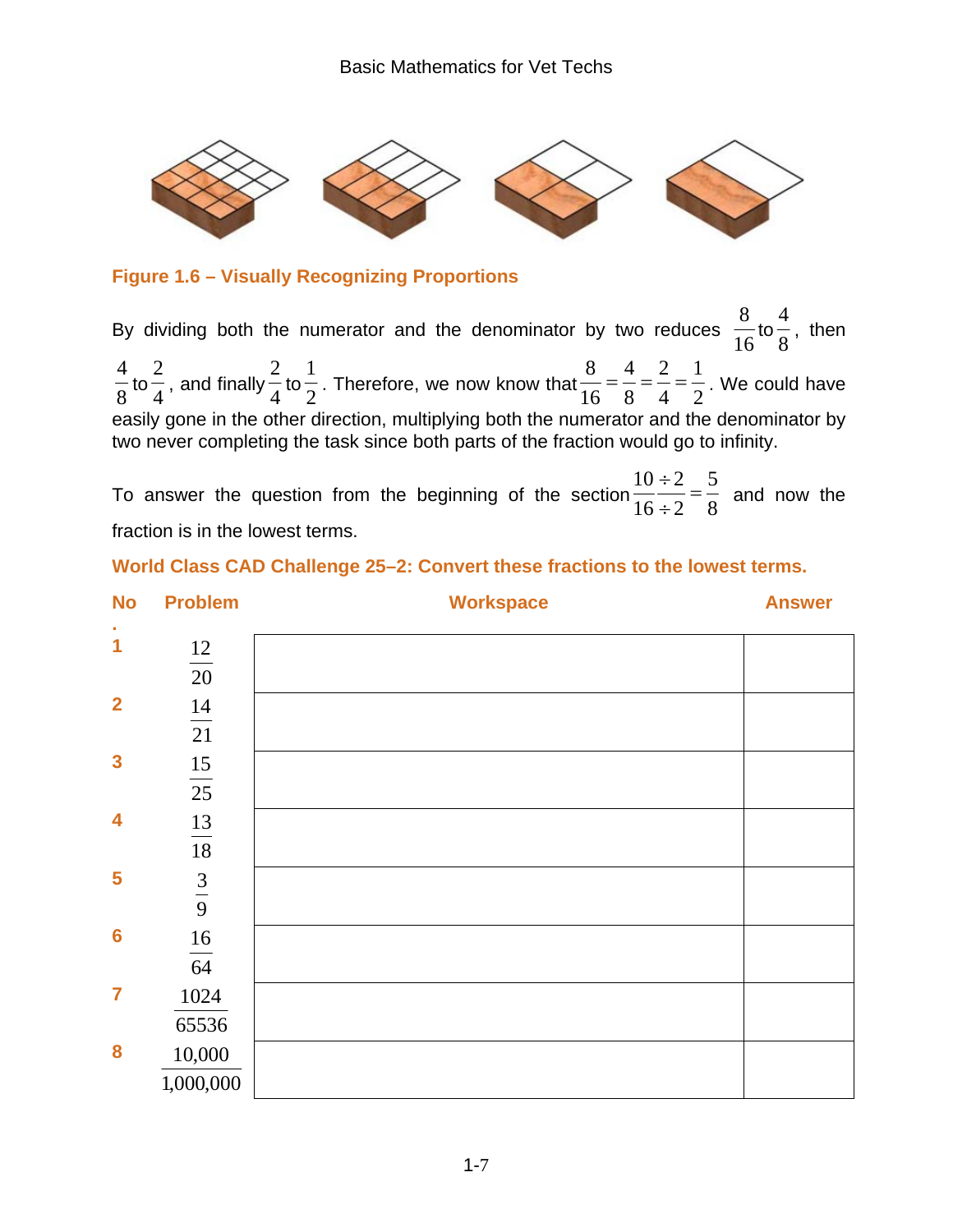## Think about it – Lowest Terms

Answer the questions to the best of your ability. Use examples and sketches to explain your answers.

When is a fraction in lowest terms?

Create a large fraction and reduce the fraction to the lowest terms

When is one fraction proportional to another fraction?

## Adding Fractions with a Common **Denominator**

To add two or more factions together is quite easy when they have the same denominator, such as:

$$
\frac{3}{8} + \frac{5}{8}
$$

When the denominators are equal, we just add the numerators together as we see below.



**Figure 1.7 – Adding Fractions Together** 

$$
\frac{3}{8} + \frac{5}{8} = \frac{8}{8} = 1
$$

The answer for  $\frac{3}{8}$  plus  $\frac{5}{8}$  is 8  $\frac{8}{6}$  or in lowest terms, 1.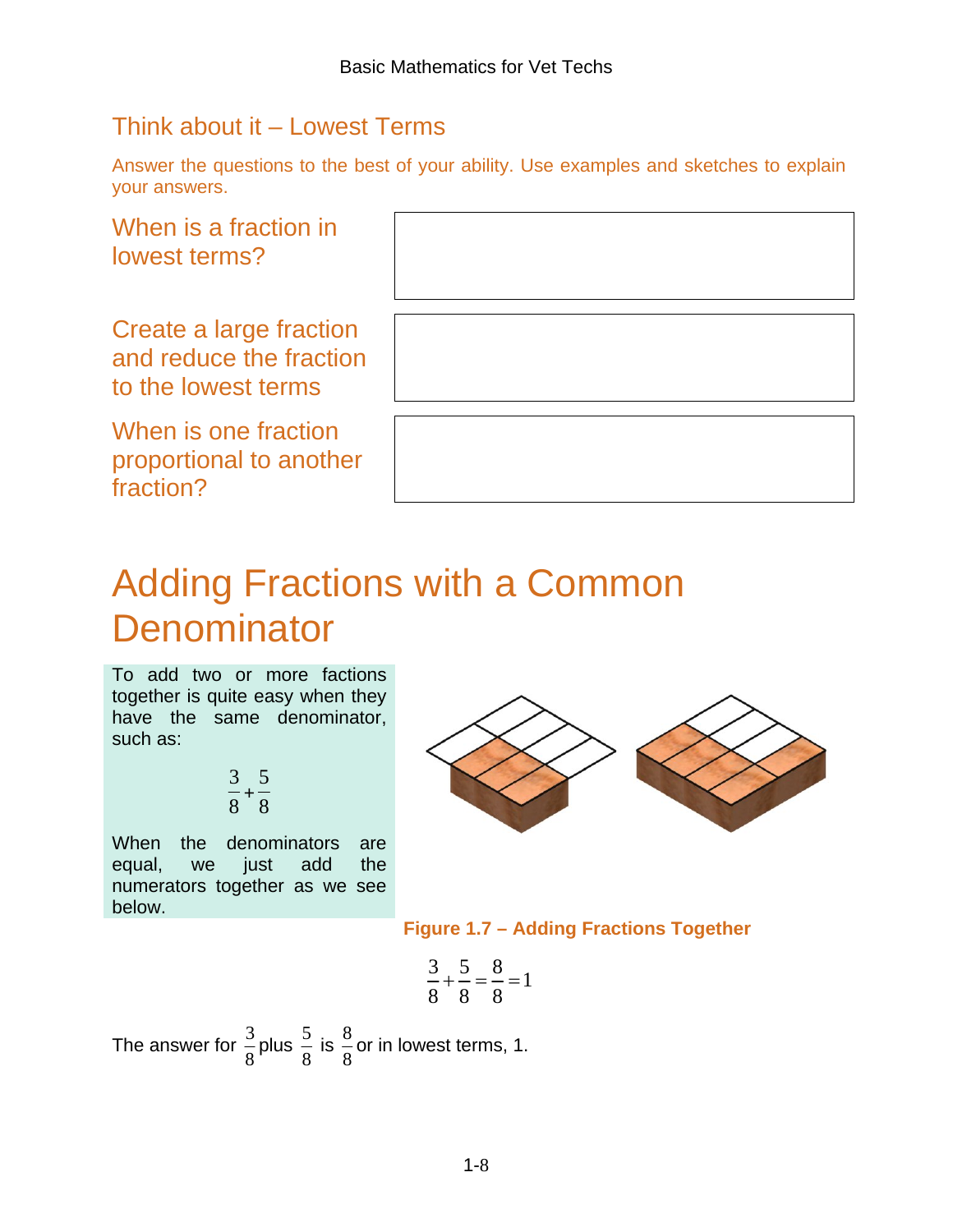Sometimes, fractions that are added together result in an improper format, where the numerator is larger than the denominator, such as in:

$$
\frac{5}{8} + \frac{7}{8}
$$

When they are added as one, the answer can be modified.



**Figure 1.8 – Adding to a Mixed Number**

$$
\frac{5}{8} + \frac{7}{8} = \frac{12}{8}
$$

This format  $\frac{1}{8}$ 12 is referred to as an **improper fraction**. Some professionals will have us record our answer as is, but others will want us to change the **improper fraction** to a **mixed number**. To find the mixed number for  $\frac{1}{8}$  $\frac{12}{9}$ , divide the numerator by the denominator and place the remainder over the denominator.

$$
\begin{array}{r}\n 1 R4 \\
8 \overline{\smash)12} \\
 8 \\
 \underline{8} \\
 4\n \end{array}
$$

When we divide twelve by eight, we get one remainder four. As shown below, the answer can be  $\frac{1-8}{8}$ 4  $1\frac{1}{8}$  or written as  $1\frac{1}{2}$ 1  $1\frac{1}{2}$ , which is in lowest terms.

$$
\frac{12}{8} = 1\frac{4}{8} = 1\frac{1}{2}
$$

#### **World Class CAD Challenge 25–3: Add these fractions and convert to the lowest terms.**

| <b>No</b> | <b>Problem</b> | <b>Workspace</b> | <b>Answer</b> |
|-----------|----------------|------------------|---------------|
| л.<br>и   | ັ              |                  |               |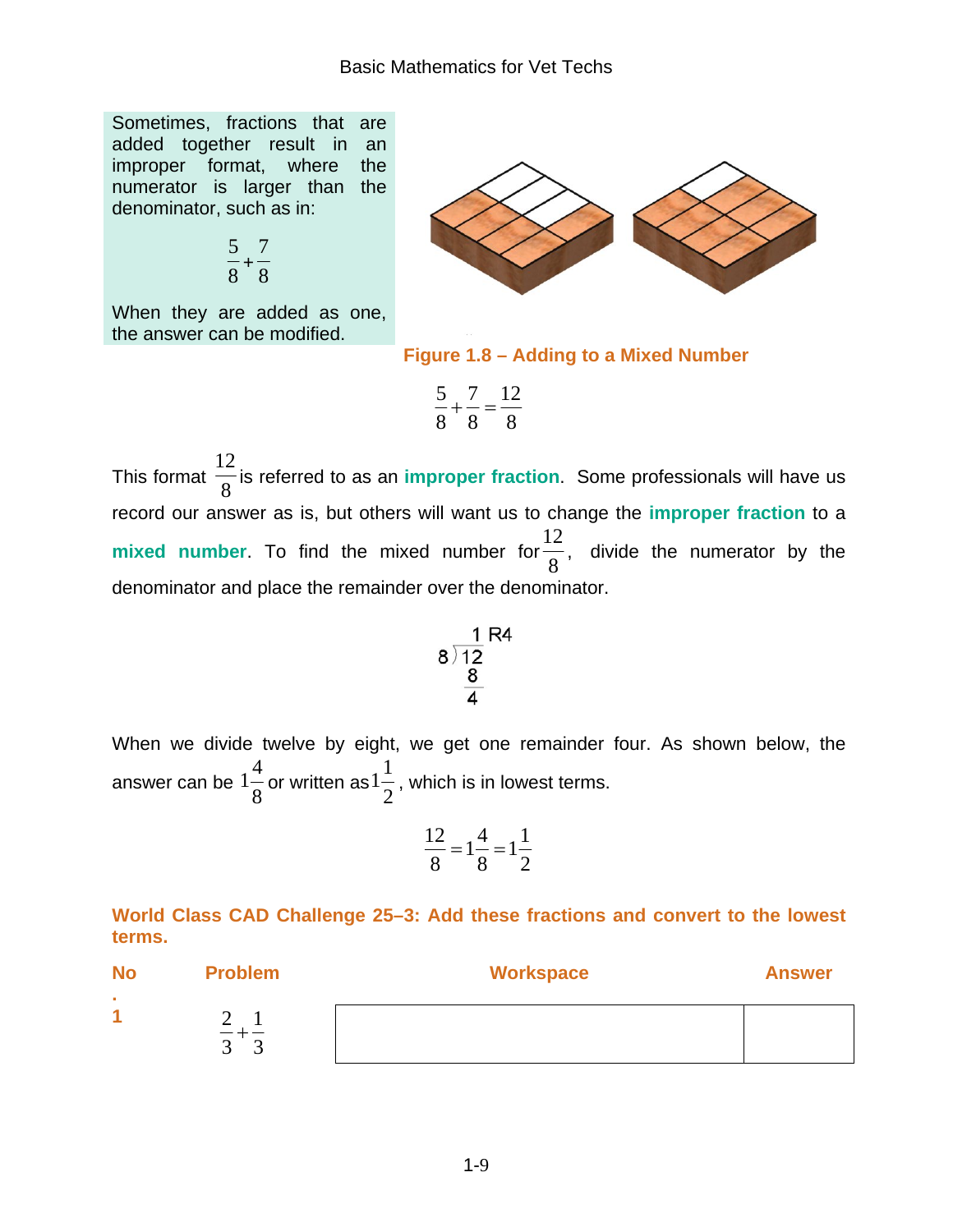

## Think about it – Adding Fractions with Common Denominators

Answer the questions to the best of your ability. Use examples and sketches to explain your answers.

Can you add a fraction with a common denominator?

What is an improper fraction?

What is a mixed number?

How do you change an improper fraction into a mixed number?

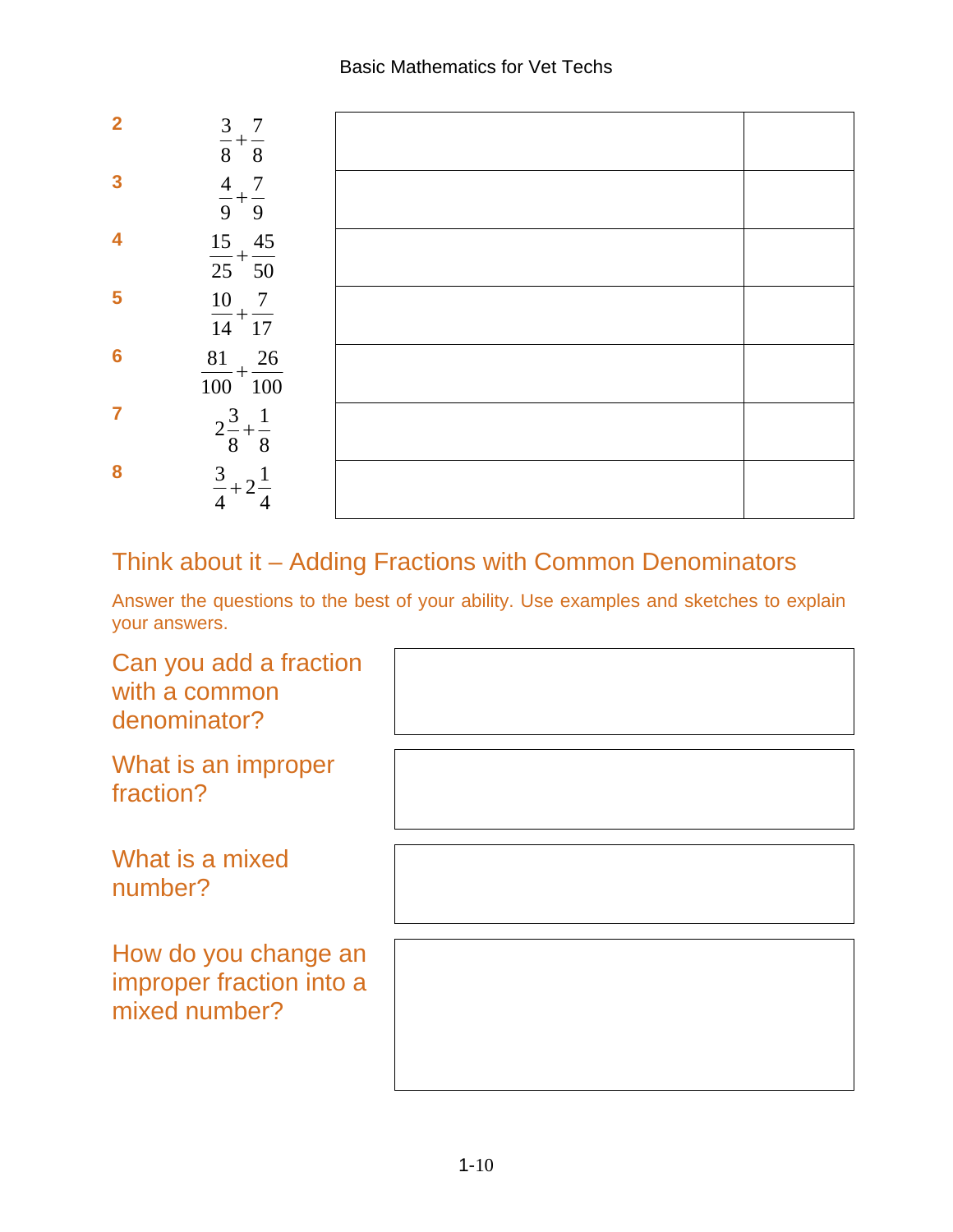# Adding Fractions that Do Not Have a Common Denominator

When we are adding two fractions that do not have a common denominator and we cannot easy change one of the fractions to the other's denominator, follow these steps that we will learn in this example:

1

6 5 The common denominator for the above problem is  $5 \times 6 = 30$ . We arrive at this number by multiplying the denominator of the first fraction (5) and the denominator of the second fraction (6).

2 +

Write down the new problem as:

$$
\frac{}{30}+\frac{}{30}
$$

Next, we need to find the numerator that is written over the 30 for the first fraction, so we write another expression as shown below:

$$
\frac{2}{5} = \frac{2}{30}
$$

Now 5 times what number equals 30? Six, **right**! Now, whatever number we multiply on the bottom, go ahead and multiply on the top. So  $2 \times 6 = 12$  as we can see below.

$$
\frac{2}{5} \times \frac{6}{6} = \frac{12}{30}
$$

To find the numerator that is written over the 30 in the second fraction, write:

$$
\frac{1}{6} = \frac{1}{30}
$$

At this time, 6 times what number equals 30? Five, **correct**! Again, when we multiply on the bottom, go ahead and multiply on the top. So  $1 \times 5 = 5$  as we can see below.

$$
\frac{1}{6} \times \frac{5}{5} = \frac{5}{30}
$$

Place the new numerators over the denominators on your paper and now we solve the problem.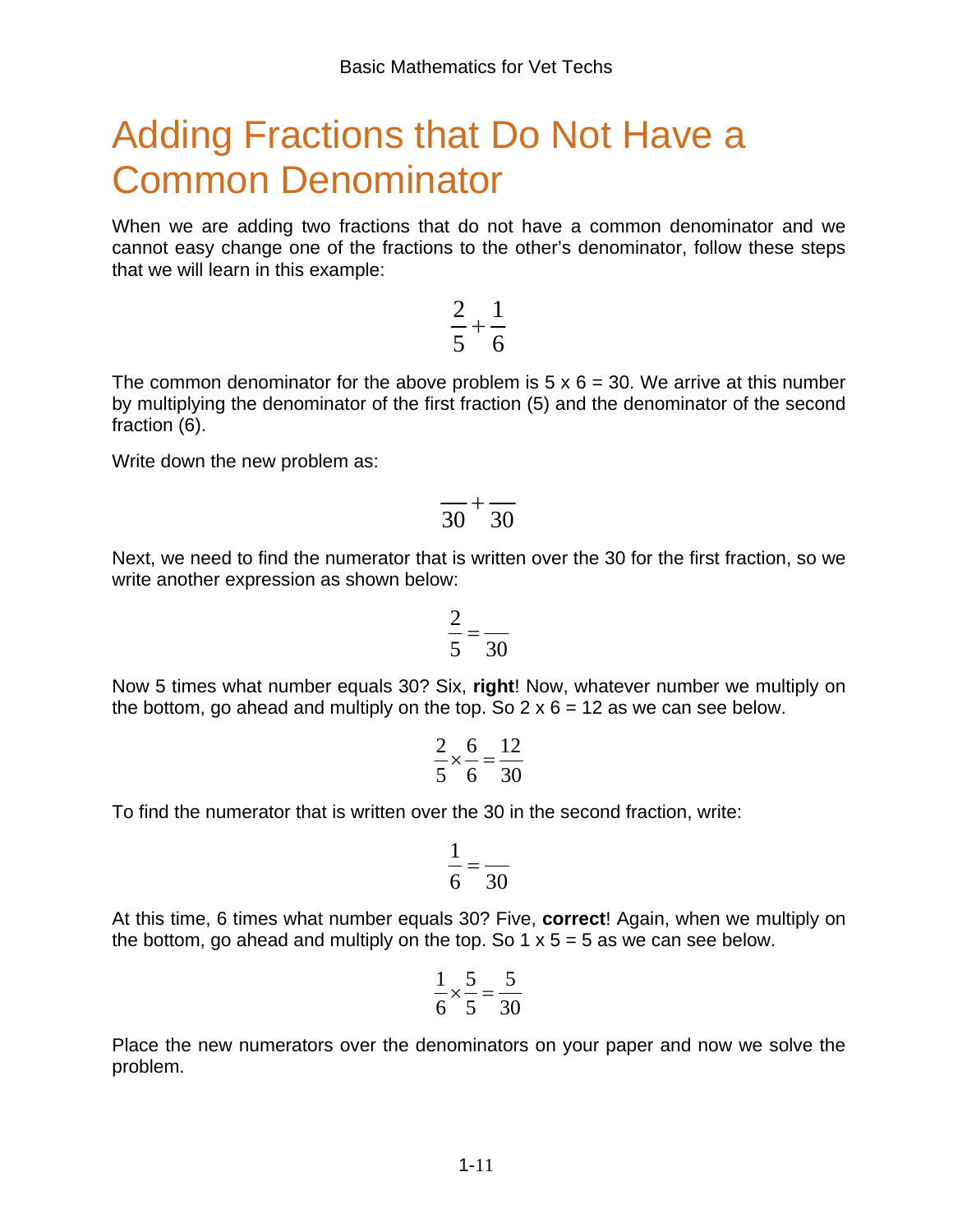$$
\frac{12}{30} + \frac{5}{30} = \frac{17}{30}
$$

12 + 5 = 17 as the denominator stays as 30. The answer is  $\overline{30}$  . 



**Figure 1.9 – Adding Fractions Once Converted They Have a Common Denominator World Class CAD Challenge 25–4: Add these fractions and convert to the lowest** 

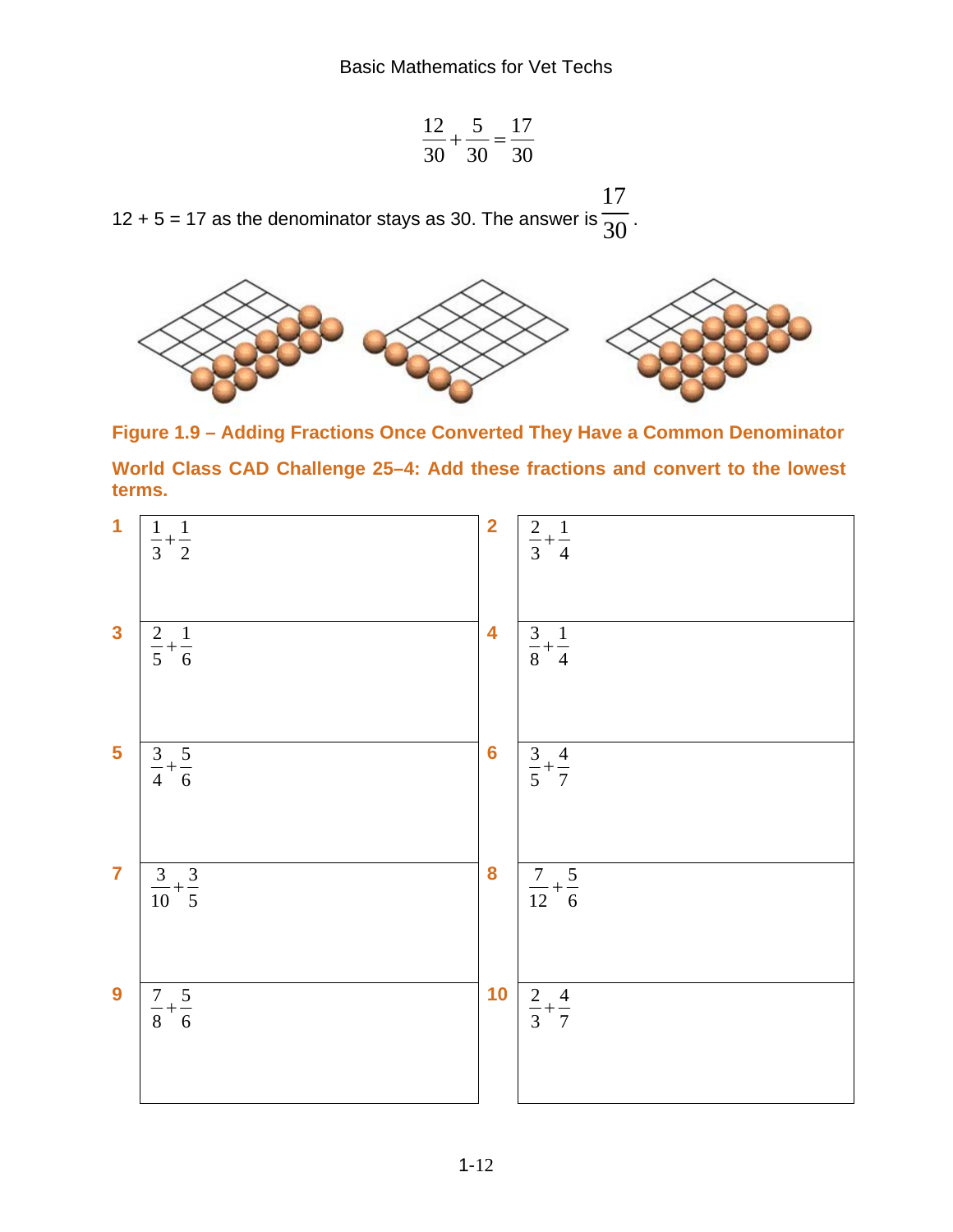## Think about it – Adding Fractions that Do Not Have a Common **Denominators**

Answer the questions to the best of your ability. Use examples and sketches to explain your answers.

#### How do you make denominators common?

## Subtracting Fractions that Do Not Have a Common Denominator

When we are subtracting two fractions that do not have a common denominator and we cannot easy change one of the fractions to the other's denominator, follow these steps on this problem:

$$
\frac{4}{7}-\frac{2}{5}
$$

The common denominator for the above problem is  $7 \times 5 = 35$ . We arrive at this number by multiplying the denominator of the first fraction (7) and the denominator of the second fraction (5).

Write down the new expression as:

$$
\frac{}{35} - \frac{}{35}
$$

To find the numerator for the first fraction, write:

$$
\frac{4}{7} = \frac{4}{35}
$$

Now 7 times what number equals 35? Five, **exactly**! To keep the fraction proportional, multiply the same number on the bottom and on the top. So  $4 \times 5 = 20$  as we can see below.

$$
\frac{4}{7} \times \frac{5}{5} = \frac{20}{35}
$$

To find the numerator for the second fraction, write: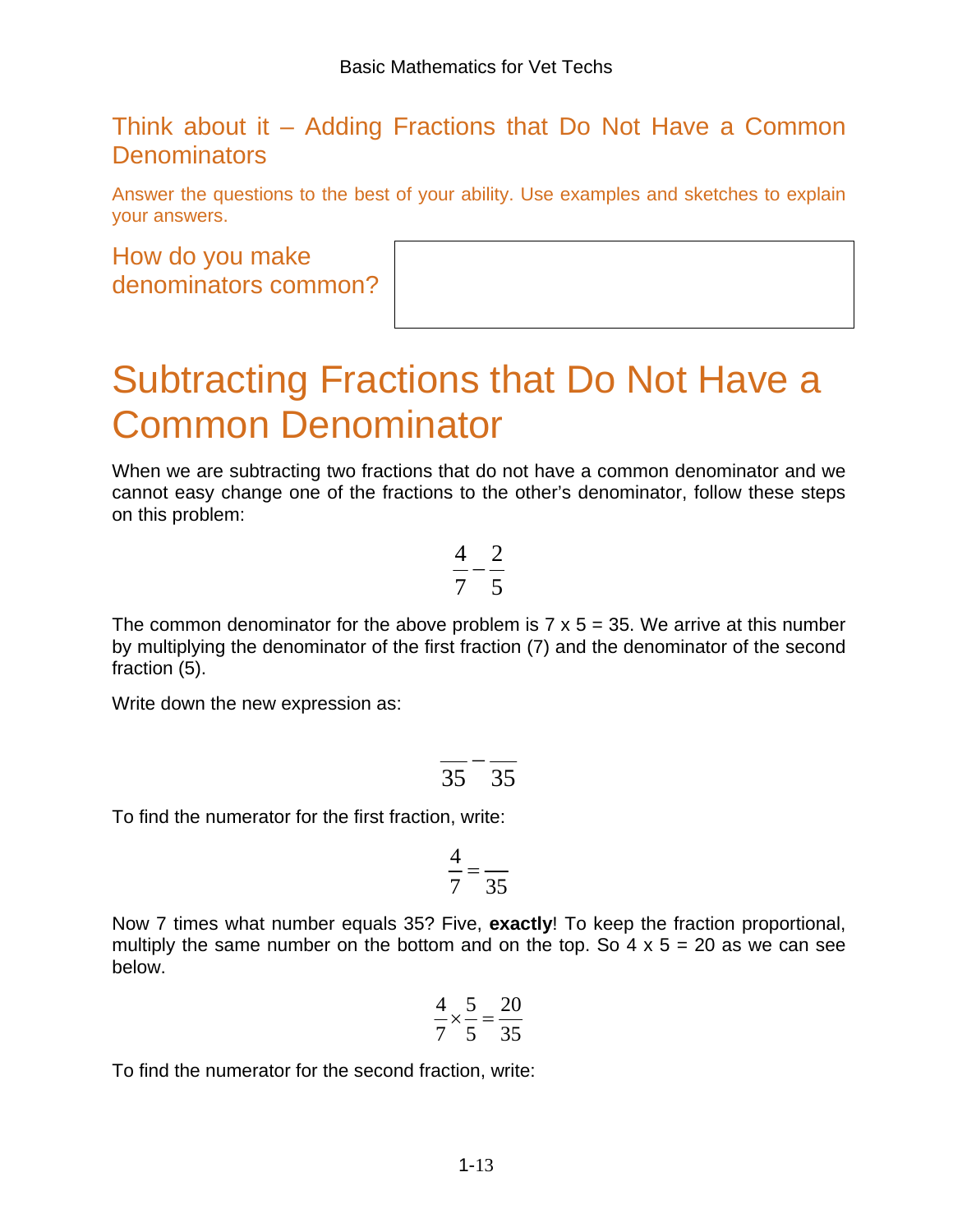35  $\frac{2}{5}$  =

At this time, 5 times what number equals 35? Seven, **yes**! Now, whenever we multiply on the bottom, go ahead and multiply on the top. So  $2 \times 7 = 14$  as we can see below.

$$
\frac{2}{5} \times \frac{7}{7} = \frac{14}{35}
$$

Place the new numerators over the denominators on the paper and now we solve the problem.

$$
\frac{20}{35} - \frac{14}{35} = \frac{6}{35}
$$

20 – 14 = 6 and the denominator stays as 35. The answer is  $\frac{8}{35}$  $\frac{6}{2}$ .

**World Class CAD Challenge 25–5: Subtract these fractions and convert to the lowest terms.**

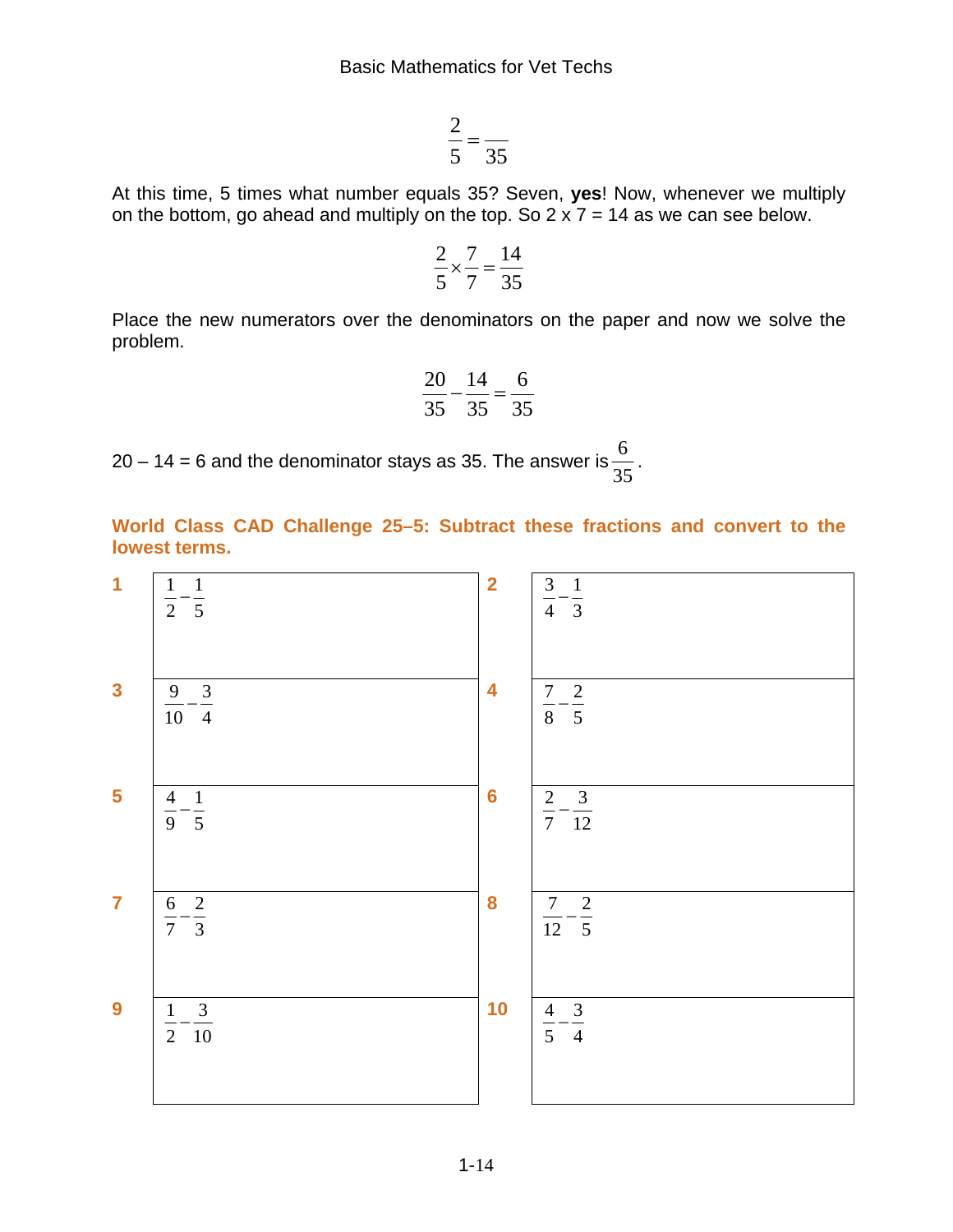### Think about it – Subtracting Fractions that Do Not Have a Common Denominators

Answer the questions to the best of your ability. Use examples and sketches to explain your answers.

What differences are there between adding and subtracting fractions?

# Multiplying Fractions that Do Not Have a Common Denominator

When we are multiplying two or more fractions, we no longer need to have common denominators in all of the numbers, so many people feel that these problems are easier to solve than adding and subtracting fractions. Follow these steps when multiplying fractions.

$$
\frac{3}{4} \times \frac{2}{5}
$$

Multiply the numerators across the top, so in this problem we compute  $3 \times 2 = 6$ 

Then multiply the denominators across the bottom, so in this problem we compute 4 x 5  $= 20$ 

So, write down the new problem as:

$$
\frac{3}{4} \times \frac{2}{5} = \frac{6}{20}
$$

To write the answer in the lowest terms, we find a divisor that is common to both numerator and the denominator. In this answer 20  $\frac{6}{10}$ , the number 2 goes into both 6 and

20. Divide the numerator and the denominator by 2 to get the result as  $\frac{3}{10}$ .

$$
\frac{3}{4} \times \frac{2}{5} = \frac{6}{20}
$$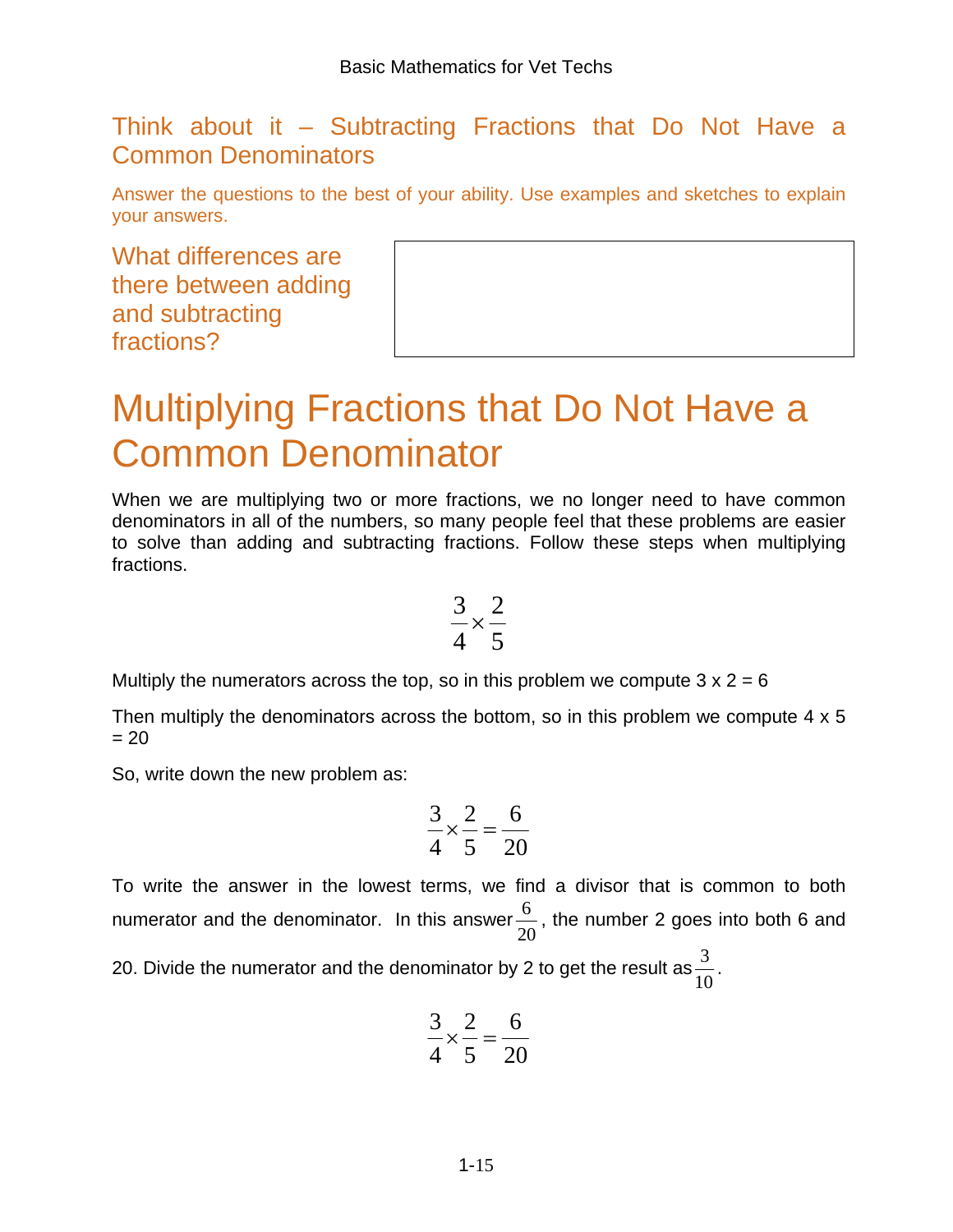

**World Class CAD Challenge 25–6: Multiply these fractions and convert to the lowest terms.**

Think about it – Multiplying Fractions that Do Not Have a Common **Denominators** 

Answer the questions to the best of your ability. Use examples and sketches to explain your answers.

Why is multiplying fractions so easy?

Do we have to have common denominators to multiply fractions?

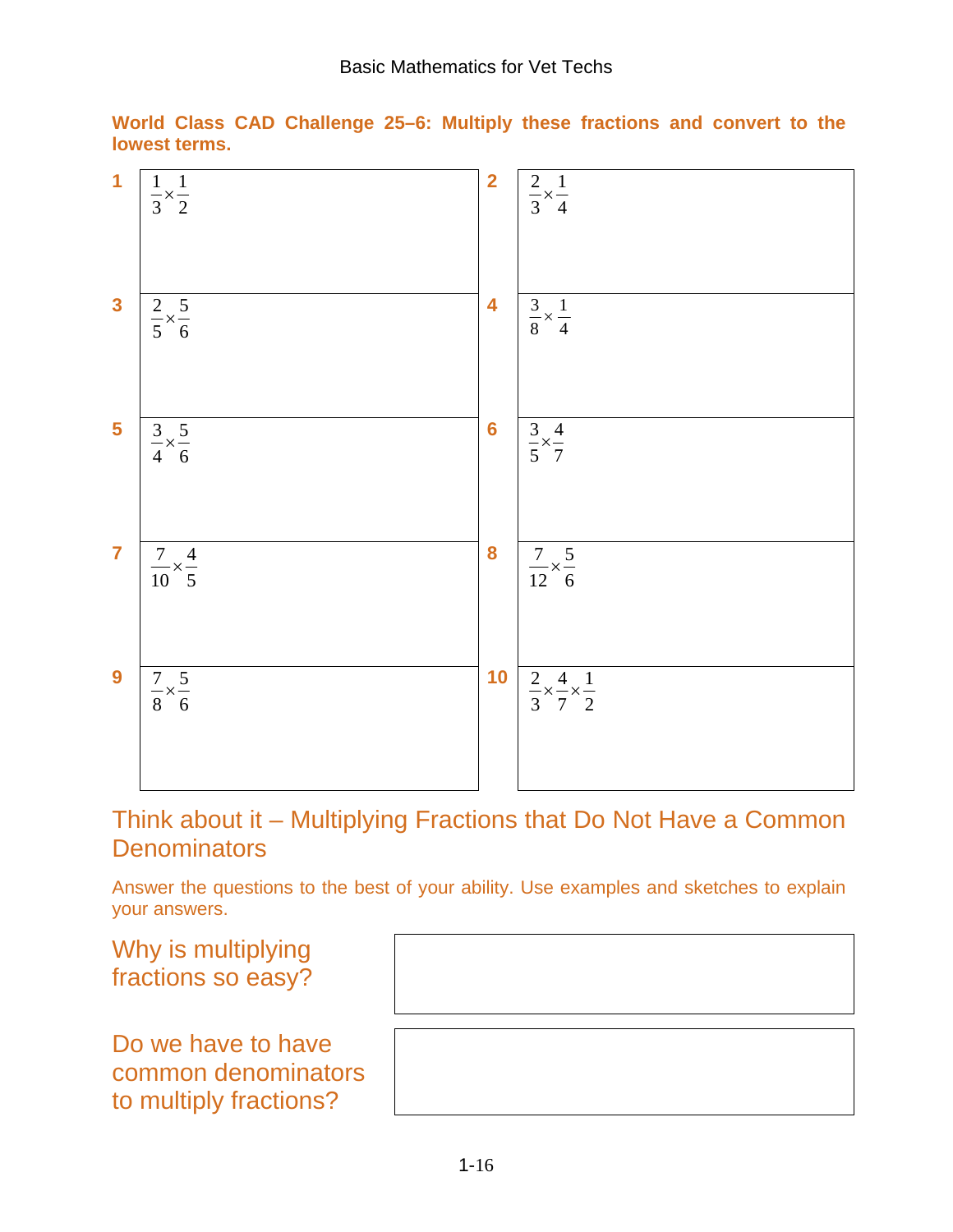# Dividing Fractions that Do Not Have a Common Denominator

When we are dividing with fractions, again, we no longer need to have common denominators in all of the numbers, so people feel that these problems are easier to solve than adding and subtracting fractions. Follow these steps when dividing:

$$
\frac{3}{4} \div \frac{2}{3}
$$

Rewrite the problem by changing the division symbol to multiplication and modifying the second fraction  $\frac{2}{3}$  by writing its reciprocal or flipping the fraction to  $\frac{3}{2}$ 

So, write down the new problem as:

$$
\frac{3}{4} \times \frac{3}{2}
$$

Multiply the numerators across the top, so in this problem we compute  $3 \times 3 = 9$ 

Then multiply the denominators across the bottom, so in this problem we compute  $4 \times 2 = 8$ 

So, write down the new problem as:

$$
\frac{3}{4} \times \frac{3}{2} = \frac{9}{8}
$$

To write the answer as a mixed fraction, we divide the denominator 8 into the numerator 9. We get one with a remainder of one to obtain the result of  $1\frac{1}{8}.$ 

**World Class CAD Challenge 25–6: Dividing these fractions and convert to the lowest terms.**

1 
$$
\frac{1}{3} \div \frac{1}{2}
$$
  
3  $\frac{2}{5} \div \frac{5}{6}$   
4  $\frac{3}{8} \div \frac{3}{4}$